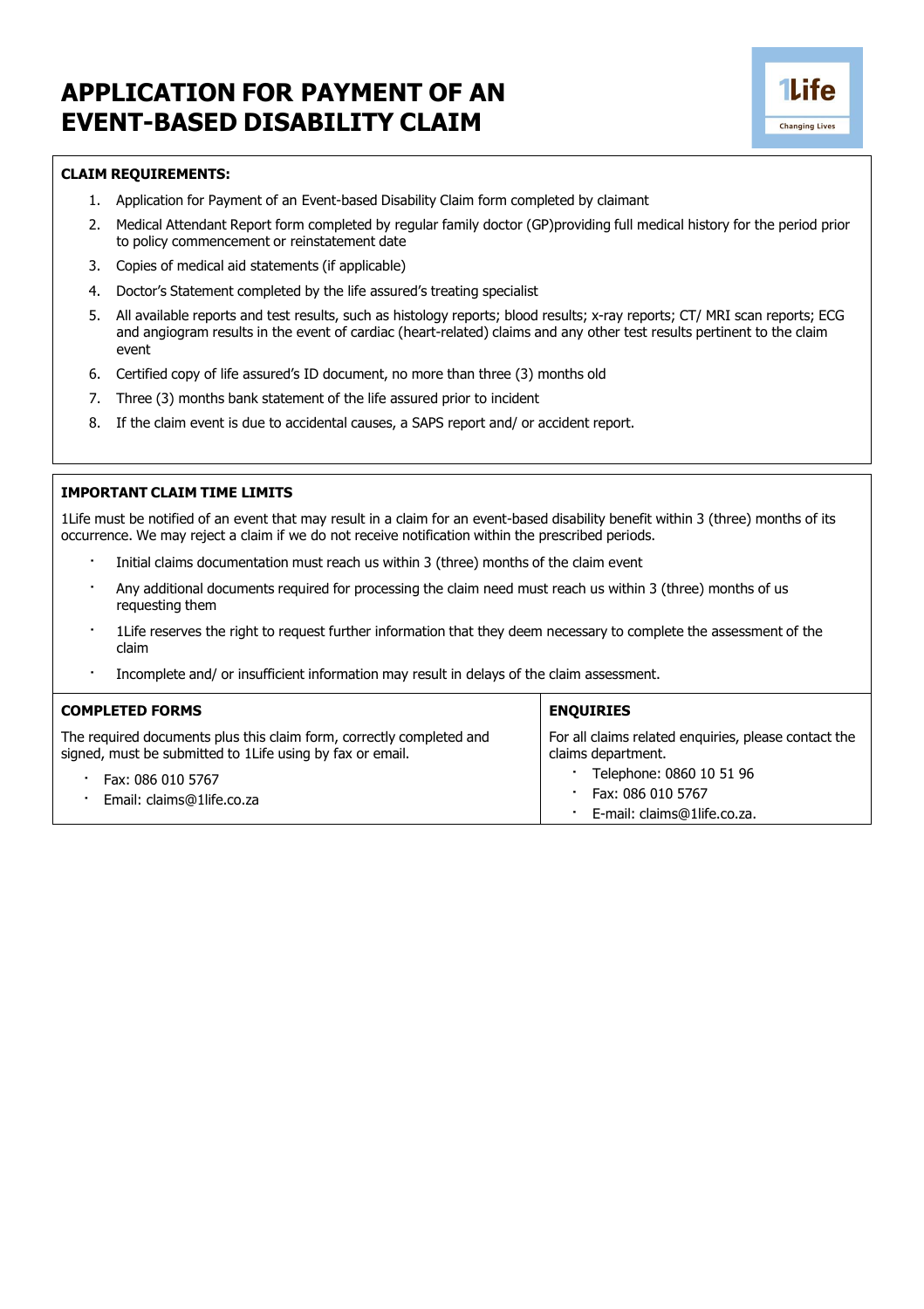| <b>SECTION A: PARTICULARS OF THE LIFE ASSURED</b>                                                                                   |     |                                                                                                                      |    |       |    |  |
|-------------------------------------------------------------------------------------------------------------------------------------|-----|----------------------------------------------------------------------------------------------------------------------|----|-------|----|--|
|                                                                                                                                     |     |                                                                                                                      |    |       |    |  |
| First Names:<br><u> 1989 - Johann Barn, mars eta bainar eta baina eta baina eta baina eta baina eta baina eta baina eta baina e</u> |     |                                                                                                                      |    |       |    |  |
| ID/ Passport:                                                                                                                       |     | <u> Alexandria de la contrada de la contrada de la contrada de la contrada de la contrada de la contrada de la c</u> |    |       |    |  |
|                                                                                                                                     |     |                                                                                                                      |    |       |    |  |
|                                                                                                                                     |     |                                                                                                                      |    |       |    |  |
| Physical Address:<br><u> 2000 - Andrea Andrewski, amerikansk politik (d. 1982)</u>                                                  |     |                                                                                                                      |    |       |    |  |
|                                                                                                                                     |     |                                                                                                                      |    |       |    |  |
|                                                                                                                                     |     |                                                                                                                      |    |       |    |  |
|                                                                                                                                     |     |                                                                                                                      |    |       |    |  |
| Cell:<br><u> 1989 - Jan Stein Stein, fransk politik (f. 1989)</u>                                                                   |     |                                                                                                                      |    |       |    |  |
| Communication Preference Post                                                                                                       | Fax | $E$ -mail                                                                                                            |    |       |    |  |
| Date of Disability <b>DDMMYYYY</b><br>2.                                                                                            |     |                                                                                                                      |    |       |    |  |
| 3.                                                                                                                                  |     |                                                                                                                      |    |       |    |  |
|                                                                                                                                     |     |                                                                                                                      |    |       |    |  |
|                                                                                                                                     |     |                                                                                                                      |    |       |    |  |
|                                                                                                                                     |     |                                                                                                                      |    |       |    |  |
|                                                                                                                                     |     |                                                                                                                      |    |       |    |  |
|                                                                                                                                     |     |                                                                                                                      |    |       |    |  |
|                                                                                                                                     |     |                                                                                                                      |    |       |    |  |
|                                                                                                                                     |     |                                                                                                                      |    |       |    |  |
| Have you previously suffered from the same or similar illness?<br>5.                                                                |     |                                                                                                                      |    | Yes   | No |  |
| If "Yes", from what date?                                                                                                           |     |                                                                                                                      |    | M     |    |  |
| On what date did the symptoms of the disability, for which you are claiming, start?<br>6.                                           |     |                                                                                                                      | D. | D M M |    |  |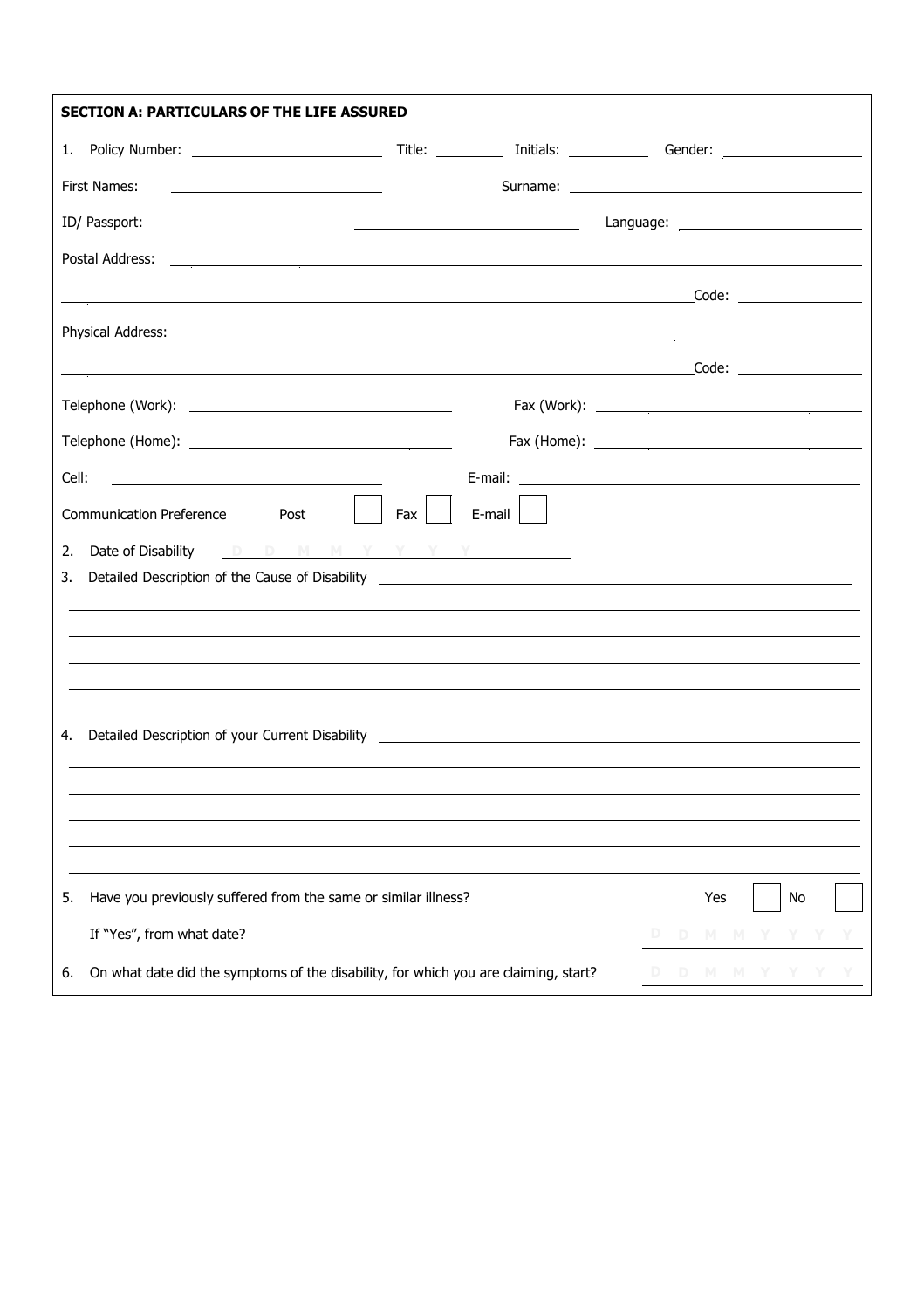|                                     |                                              |                            | <b>SECTION A: PARTICULARS OF THE LIFE ASSURED CONTINUED</b>                                                            |  |                        |  |  |
|-------------------------------------|----------------------------------------------|----------------------------|------------------------------------------------------------------------------------------------------------------------|--|------------------------|--|--|
| Details of your Family Doctor<br>7. |                                              |                            |                                                                                                                        |  |                        |  |  |
|                                     | Dr                                           |                            |                                                                                                                        |  |                        |  |  |
|                                     |                                              | Address                    |                                                                                                                        |  |                        |  |  |
|                                     |                                              |                            |                                                                                                                        |  |                        |  |  |
|                                     |                                              |                            |                                                                                                                        |  |                        |  |  |
| 8.                                  |                                              |                            | Details of the Doctor/ Hospital/ Clinic that Treated you for this Problem                                              |  |                        |  |  |
| (a)                                 |                                              |                            |                                                                                                                        |  |                        |  |  |
|                                     |                                              | Date Attended              | $M$ $M$                                                                                                                |  |                        |  |  |
|                                     |                                              | Address                    |                                                                                                                        |  |                        |  |  |
|                                     |                                              |                            |                                                                                                                        |  |                        |  |  |
|                                     |                                              |                            |                                                                                                                        |  |                        |  |  |
|                                     |                                              | Telephone (Work)           | <u> 1989 - Johann Barbara, martin da basar a shekara 1989 - An tsa a shekara 1989 - An tsa a shekara 1989 - An tsa</u> |  |                        |  |  |
| (b)                                 |                                              |                            | M M                                                                                                                    |  |                        |  |  |
|                                     |                                              | Date Attended              |                                                                                                                        |  |                        |  |  |
|                                     |                                              | Address                    | ,我们也不会有什么。""我们的人,我们也不会有什么?""我们的人,我们也不会有什么?""我们的人,我们也不会有什么?""我们的人,我们也不会有什么?""我们的人                                       |  |                        |  |  |
|                                     |                                              |                            |                                                                                                                        |  | Code _________________ |  |  |
|                                     |                                              |                            |                                                                                                                        |  |                        |  |  |
| 9.                                  |                                              | <b>Medical Aid Details</b> |                                                                                                                        |  |                        |  |  |
|                                     |                                              | Medical Aid                |                                                                                                                        |  |                        |  |  |
|                                     |                                              |                            | <b>SECTION B: ACCIDENT DETAILS (If an accident caused the disability)</b>                                              |  |                        |  |  |
| 1.                                  | Date of Accident<br>D D M M Y Y Y Y<br>Place |                            |                                                                                                                        |  |                        |  |  |
| 2.                                  | Nature of Accident                           |                            |                                                                                                                        |  |                        |  |  |
|                                     |                                              |                            |                                                                                                                        |  |                        |  |  |
|                                     |                                              |                            |                                                                                                                        |  |                        |  |  |
|                                     |                                              |                            |                                                                                                                        |  |                        |  |  |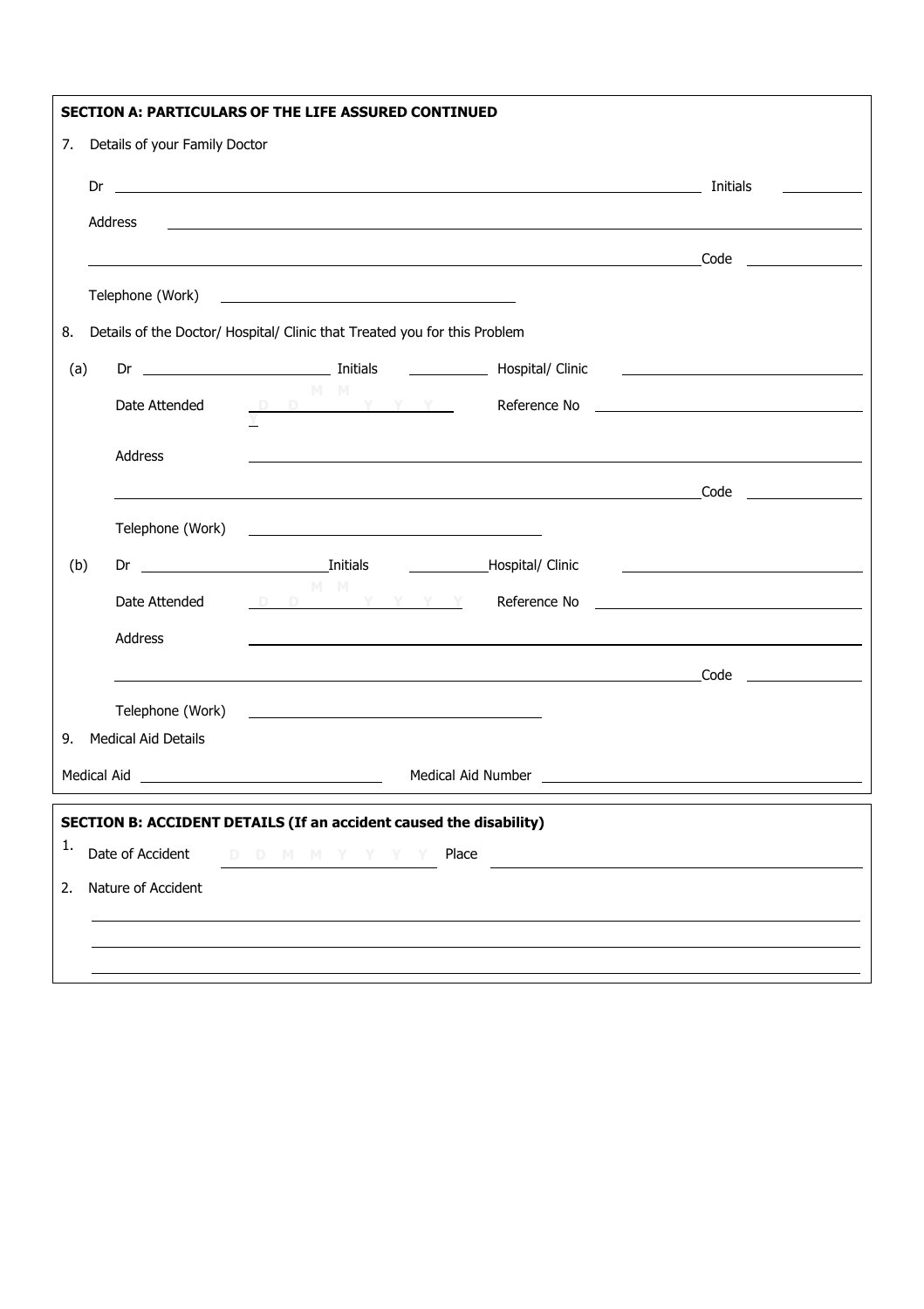|    |    | <b>SECTION B: ACCIDENT DETAILS CONTINUED</b> |                                                               |             |                 |
|----|----|----------------------------------------------|---------------------------------------------------------------|-------------|-----------------|
| 3. |    | Details of Witnesses                         |                                                               |             |                 |
|    |    | (a) Title                                    | <b>First Name</b>                                             | Surname     |                 |
|    |    | Physical Address                             |                                                               |             |                 |
|    |    |                                              |                                                               |             | Code            |
|    |    | Telephone                                    |                                                               |             |                 |
|    |    | (b) Title                                    | First Name                                                    | Surname     |                 |
|    |    | Physical Address                             |                                                               |             |                 |
|    |    |                                              |                                                               |             | Code            |
|    |    | Telephone                                    |                                                               |             |                 |
| 4. |    |                                              | Details of Police Station where Accident was Reported         |             |                 |
|    |    | Police Station                               |                                                               |             |                 |
|    |    | Physical Address                             |                                                               |             |                 |
|    |    |                                              |                                                               |             | Code            |
|    |    | Telephone                                    |                                                               | Case Number |                 |
|    |    |                                              |                                                               |             |                 |
|    |    |                                              | Full Name, Rank and Police Number of Investigating Officer    |             |                 |
| 5. |    |                                              | Details of Any Legal Action Taken as a Result of the Accident |             |                 |
|    |    |                                              |                                                               |             |                 |
|    |    |                                              |                                                               |             |                 |
| 6. |    |                                              | Details of the Doctor Consulted as a Result of the Accident   |             |                 |
|    | Dr |                                              |                                                               |             | <b>Initials</b> |
|    |    | Address                                      |                                                               |             |                 |
|    |    |                                              |                                                               |             | Code            |
|    |    | Telephone (Work)                             |                                                               |             |                 |